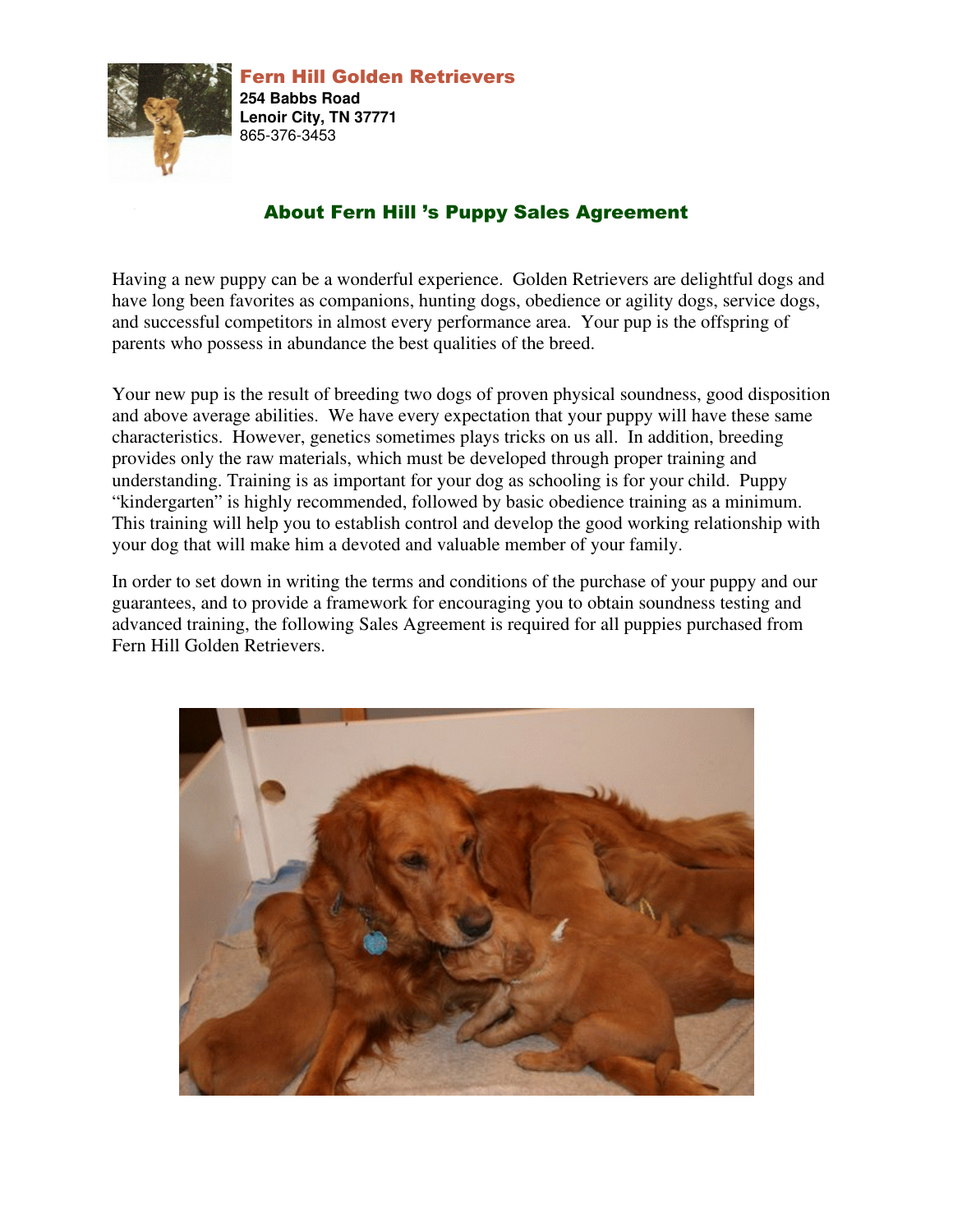## Fern Hill Golden Retrievers Puppy Sales Agreement

The following sale and agreement is made and entered into by and between:

| Seller:                            | <b>Buyer:</b> |
|------------------------------------|---------------|
| <b>Fern Hill Golden Retrievers</b> |               |
| Karen Edwards & Jim Pearce         |               |
| 254 Babbs Road                     |               |
| Lenoir City, TN 37771              |               |
| Phone: 865-376-3453                | Phone:        |
| Work: 865-717-9339                 | Phone:        |
| Email: edwardskc@pegasustech.com   | Email:        |

 $\text{DATE:}$ 

On this date, **Fern Hill Golden Retrievers** has delivered to the Buyer a (male/female) Golden Retriever puppy, whelped on with AKC # .

The sire and dam of this puppy are as follows: Sire: Topbrass Hawks Red Wing \*\*\* MH CCA ("Red") AKC# SR559216/06

Dam: Fern Hill Pandemonium MH WCX ("Panda") AKC# SR679046/01

The price of the puppy is the sum of \$1,650. A \$200 deposit has already been paid, leaving the balance of \$1,450 due and payable at or before pickup.

The following terms and conditions will apply:

• The puppy has been examined by Seller's licensed veterinarian and found to be in good health with the following exception(s):

.

- Buyer shall arrange to have the puppy examined by Buyer's veterinarian within 72 hours of receipt. Seller guarantees the pup to be in good health at the time of sale without exceptions other than those described above. If puppy is returned due to illness, a signed letter from Seller's veterinarian on his/her letterhead is required, stating the nature of the illness.
- Buyer agrees to incorporate the words "Fern Hill" as the beginning part of the AKC registered name of the pup. If Buyer has not completed registration of the puppy prior to its first birthday, Seller retains the right to register the puppy in Seller's own name. In this case, Seller will provide Buyer a copy of the registration papers but Buyer will be responsible for coordinating paperwork and paying fees for transfer of ownership and name change if desired.